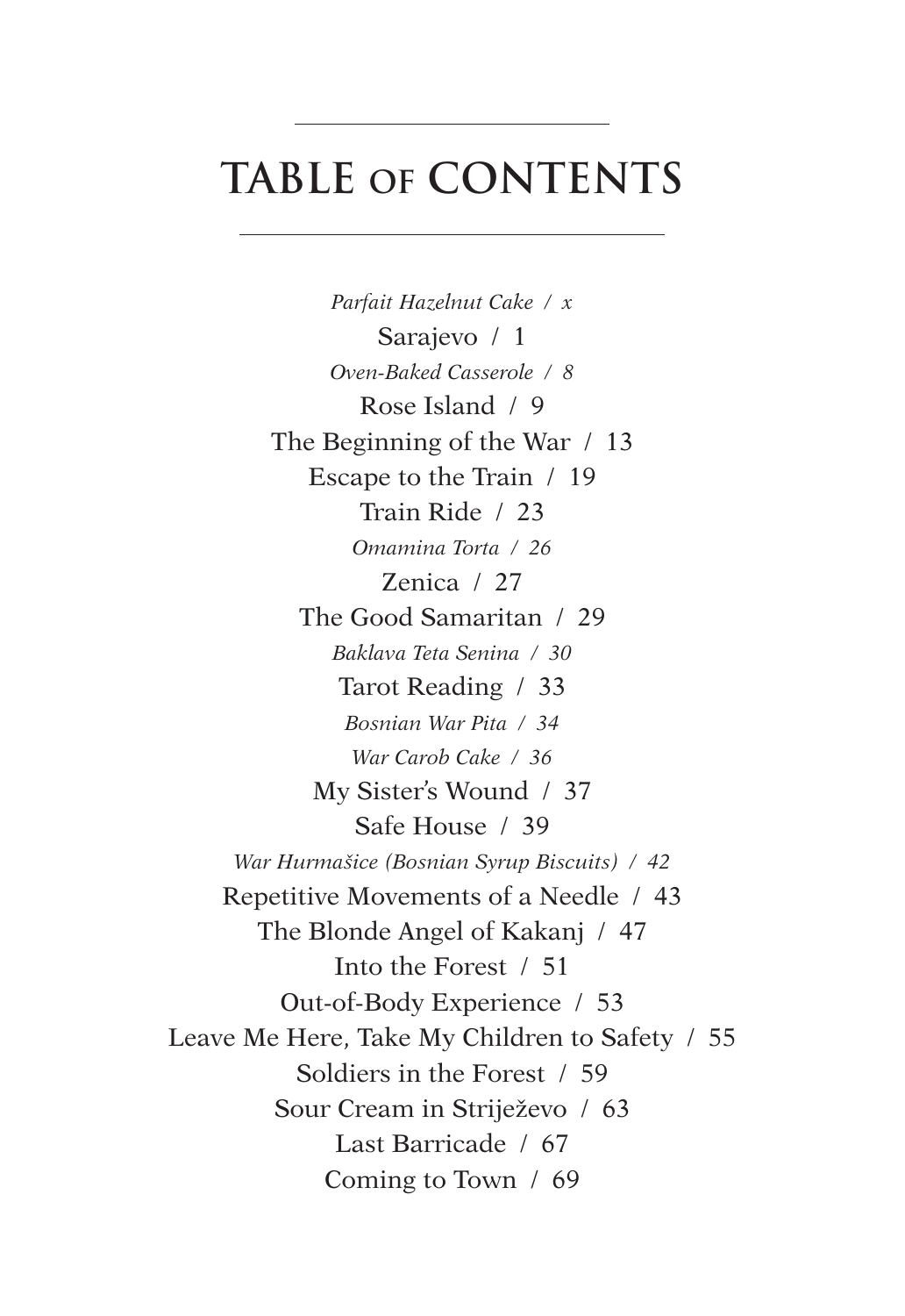Vareš / 71 *War Cookies / 72* The Canadian Battalion / 77 Leaving Vareš / 79 *War Cake (Teta Zora) / 80* On the Road to Pale / 85 Pale / 89 Bus to Belgrade / 93 Drina Border / 95 *Honey – A Gift for Face and Hair / 96* Belgrade / 97 Mom's Passport / 101 Mom's Village / 103 *Proja (Cornbread) / 104* Friends in the City / 109 Trip to Budapest / 113 Crossing the Hungarian Border / 115 Budapest / 117 Going to Zagreb / 121 Train to Croatia / 125 Zagreb / 127 The Cottage / 131 A New Life / 135 Faith / 139 *Mom's Favourite Face Mask / 140* New Jobs / 143 The Car Solution / 153 Anto and Janja / 157